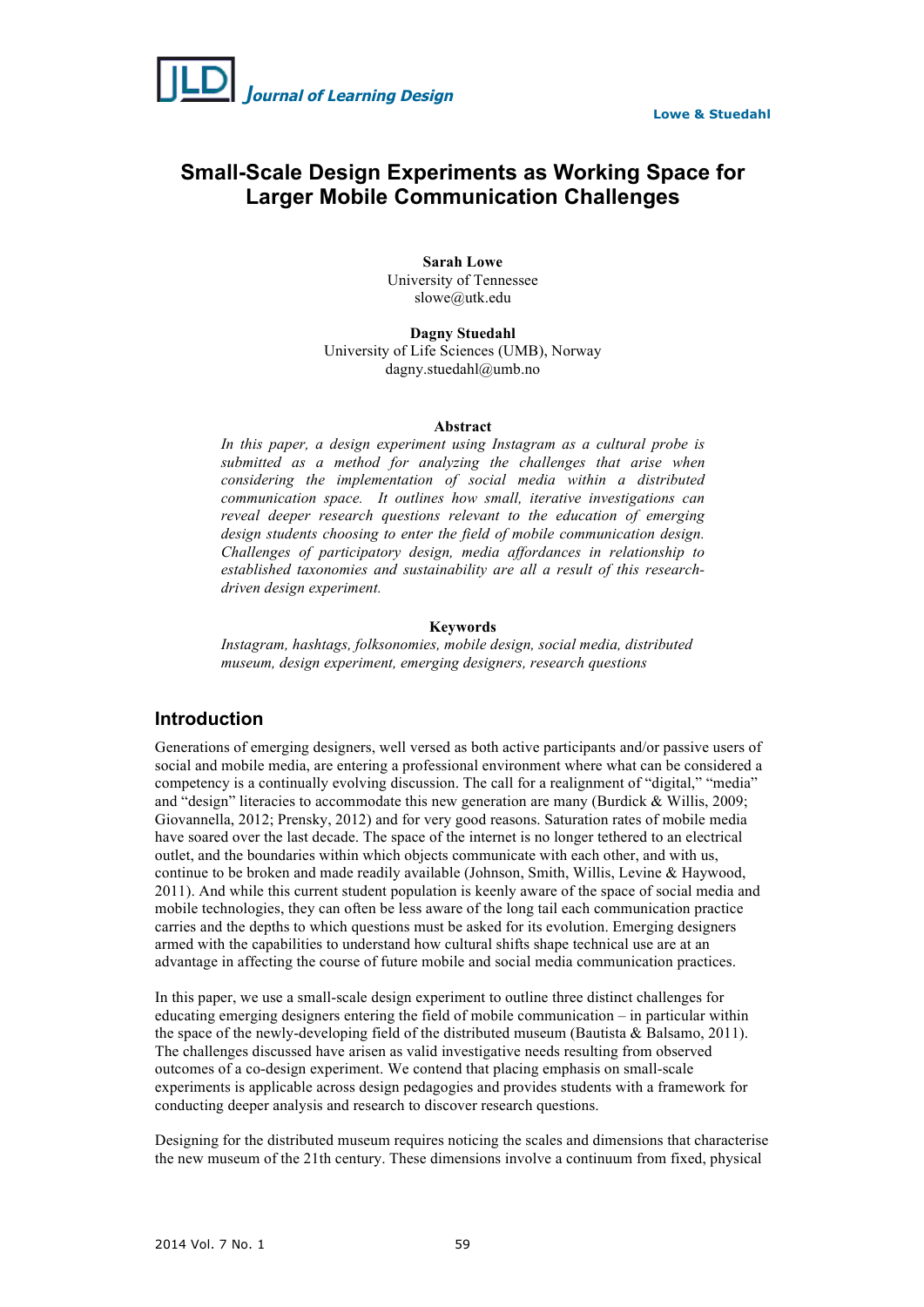

and material locations to locations in mobile and virtual spaces and into a scaling of activities ranging from content access through to content production (Bautista & Balsamo, 2011). Each new space and activity carries implications for restructuring and redefining the nature of the museum visitor experience. The design goes beyond merely providing a more or less attractive medium for presenting content (Macdonald, 2007), into the implications for making content relevant within a variety of public spaces.

# *Experimental design research and design education*

The aim of the research-based design experiment reported from here is to explore the cultural and social dynamics, tensions and potentials that museums may meet when integrating social media in their communication and exhibition practices. In particular, when museum content is encountered in external spaces other than the physical museum space. We see potential for small-scale experiments and in-process documentation to bring forth design literacies relevant to shaping and forming the concepts around what a museum experience may mean in a distributed setting. In turn, this design research project illustrates challenges for design education in preparing future designers with the methodological and analytical competencies required to address such dynamic communication complexities and interactions.

Contemporary discourse in and around design education continues to stress the need for emerging designers to be prepared for an increasingly networked, complex and unstable information culture (Collina, 2011; Davis, 2008; Thackera, 2005). Design no longer fits within the boundaries of any one particular setting, borders are blurring across disciplines, across devices and across modes of cultural production (Danzico, 2011). Therefore, methodologies for understanding the deep-seated socio-cultural affects of technology usage will be critical for educating designers who could potentially ground mobile-driven initiatives in predisposed opinions stemming more from personal immersion rather than conscientious understanding.

Beginning with a description of the research-driven design experiment using a mobile photosharing platform (Instagram), we will share the results as three defined challenges we see as relevant to evolving the digital relationships between the museum and its visitors outside the context of a physical museum.

# *Mobile and online media shaping the distributed museum*

In museum design, a central discussion revolves around how digital media shapes the transformation of cultural institutions. Central issues within the contemporary re-conceptualisation of museums as knowledge institutions include efforts to build new relationships to society and thereby relationships with the museum visitor (Davis, 1998; Vergo, 1997). A number of concepts are used to define this transformation of visitor roles in new museum encounters; the integrative museum, the engaging museum, the participatory museum and the social inclusive museum. Contemporary explorations into the possibilities of integrating social media and mobile technologies to create new forms of visitor relationships do align with these longer institutional transformative processes. Social media is embraced as a feature capable of taking the conversations beyond the museum and integrating multiple "voices" (Black, 2010). While these media provide multivocality and new forms of re-mediation, they also recast well-known questions about control, authority, ownership, voice and responsibility (Knell, 2003; Russo, Watkins, Kelly, & Chan, 2008; Stuedahl, 2011; Stuedahl & Smørdal, 2011a) as museums can be ambivalent to practices of computing (Parry, 2007). New museum paradigms related to digital technologies offer not only opportunities for reimagining interactions within a physical museum space, but allow for affordances that can be found within taking the museum beyond the walls and grounds of its physical location (van Mensch, 2005) into a distributed space.

Handheld technologies have long been used for guiding and giving access to additional information sources in museum exhibitions (Aoki, Grinter, Hurst, Szymanski, Thornton, & Woodruff, 2001; Filippini-Fantoni & Bowen, 2008; His, 2008). More recently, mobile phones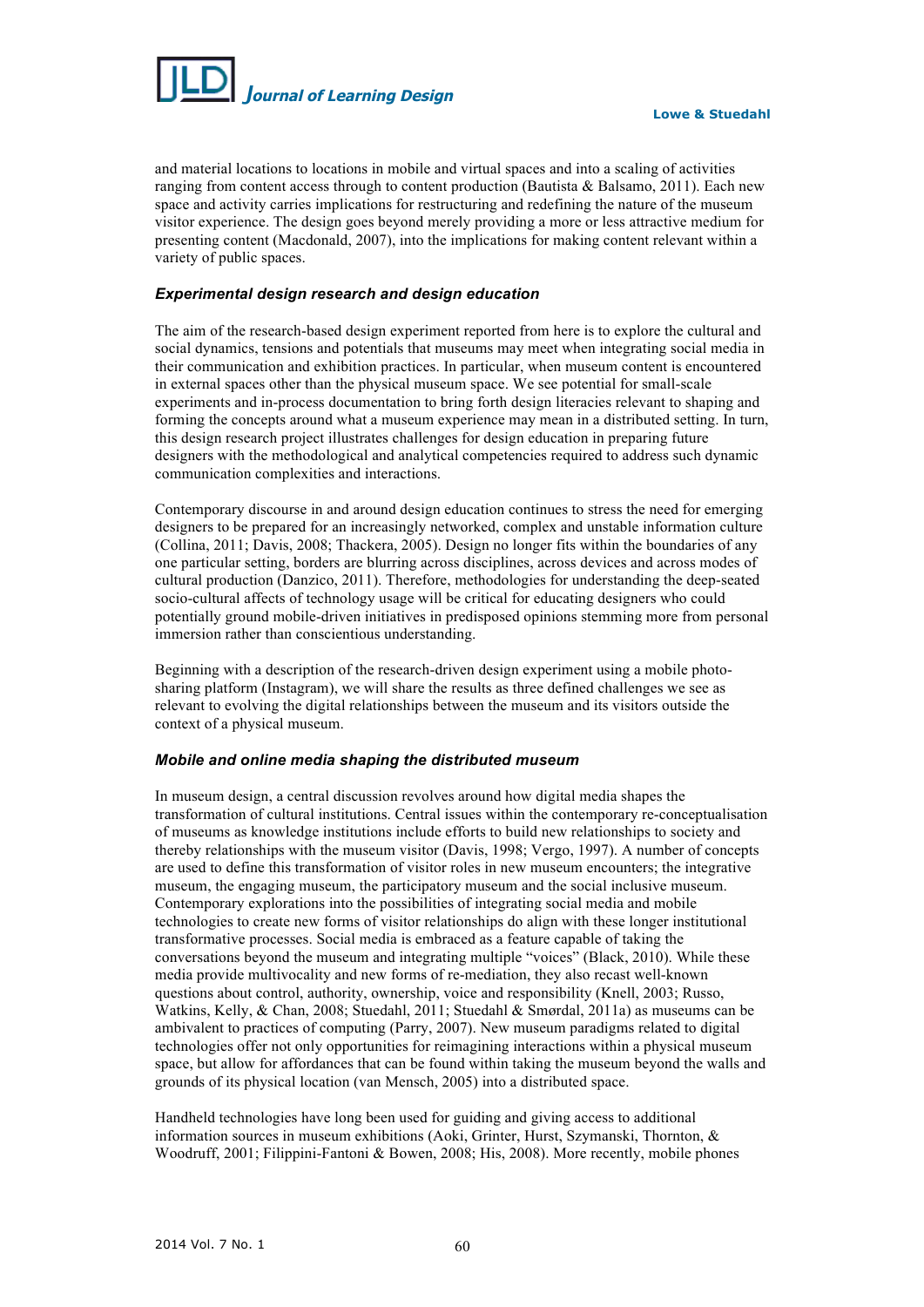

have been embraced as a method to enhance museum learning by experiencing documentation processes (Hsi, 2002; Vavoula, Sharples, Rudman, Meek, & Lonsdale, 2009; Walker, 2008) or to enhance co-compositions and the sharing of photos (Konstantinos, 2005; Stuedahl & Smørdal, 2011 b), allowing for a restructuring, contextualisation and personalisation of a museum visit (Kahr-Højland, 2011). Some museums are currently exploring smart phones, iPads, augmented software and apps as mobile guides for outdoor experiences to provide content from collections and archives into new contexts, such as fairs and events (e.g. Stejdelike museums ARtours), and as part of city guides (e.g. Streetmuseum by Museum of London), where images from the museum collections are showcased by way of GPS-coordinates.

Mobile phones have also enabled amateur image making, or "Photography 2.0" practices, to expand the dominant museological narrative (Galani & Moschovi, 2010). Photography-based social media applications such as *Tumblr*, *Instagram* and *Pinterest* have allowed museums to build new relationships with online communities of interest through imagery (Colquhoun & Galani, 2013). The focus on photographs has emerged in studies on museum visits, where photo taking via Instagram has been defined as a new visitor practice in exhibitions (Hillman, Weilenmann & Jungselius, 2012) while projects related to the photo sharing database *Flickr* (Dalton, 2010) explore the dynamics of social tagging and folksonomies related to museum art collections (Trant, 2009). This includes crowdsourcing actions of correcting, contextualising, complementing, cocurating and crowdfinding of photographic historical content provided by cultural heritage institutions (Oomen & Aroyo, 2011).

While mobile media opportunities to foster social connectivity and re-encounter experiences beyond the visits are welcomed, very few museums have used mobile media to explore these as the means to build sustainable visitor relationships (Wasserman, 2011). Current crowdsourcing and community projects primarily translate into participatory activities of co-creation, contribution and collaboration (Simon, 2010), or as invitations to engage in tasks that increase the quality of a museum collection (Colquhoun & Galani, 2013; Oomen & Aroyo, 2011). There are few studies on what motivates visitors in mobile, virtual communities and how the relationship to museum content is established outside of known museum contexts. There is also a growing need for museum design language and methodological approaches (Wasserman, 2011) that may connect to people`s sense of ongoing presence and emerging conventions of interpersonal relationships (Licoppe, 2004; Ling, 2008) with mobile technologies.

# *Introducing participatory design approaches to the distributed museum*

Yet, several design-related perspectives across museum communication design do highlight the situated experiences unfolding in social interaction while using digital technologies during museum visits (B. Brown, Chalmers, Bell, Hall, MacColl, & Rudman, 2005; Economou, 2004; Galani & Chalmers, 2002; Vom Lehn, Heath, & Hindmarsh, 2001). Within fixed and located museum exhibitions, the physical nature and material qualities, the sensory characteristics and cultural identity of the site as well as the digital layers of the virtual involved, are identified as assembling contextually to impact how a visitor interprets an exhibit or a site. The social and material aspects of such located museums exhibits are seen as grounded in the experience of place and the lived experience of the physical world in the museum, and have been explored in earlier HCI and CSCW research at the personal, social, cultural and physical levels (Ciolfi & Bannon, 2005; Ciolfi & McLoughlin, 2011; Tuan, 1977). These categories are relevant for designing experiments for museum communication that move outside of the museum building to establish new forms of social, personal and cultural encounters of the distributed museum.

In this way, museum communication is emerging beyond historically known visitor relationships and therefore in need of increased integration of research methodologies. Designerly inquiries (T. Brown, 2009; Cross, 2001; Nelson & Stolterman, 2003; Stolterman 2008), research, and investigations through design experiments can provide a methodology for museums to further develop their mission of engaging visitors with contemporary communication practices. We see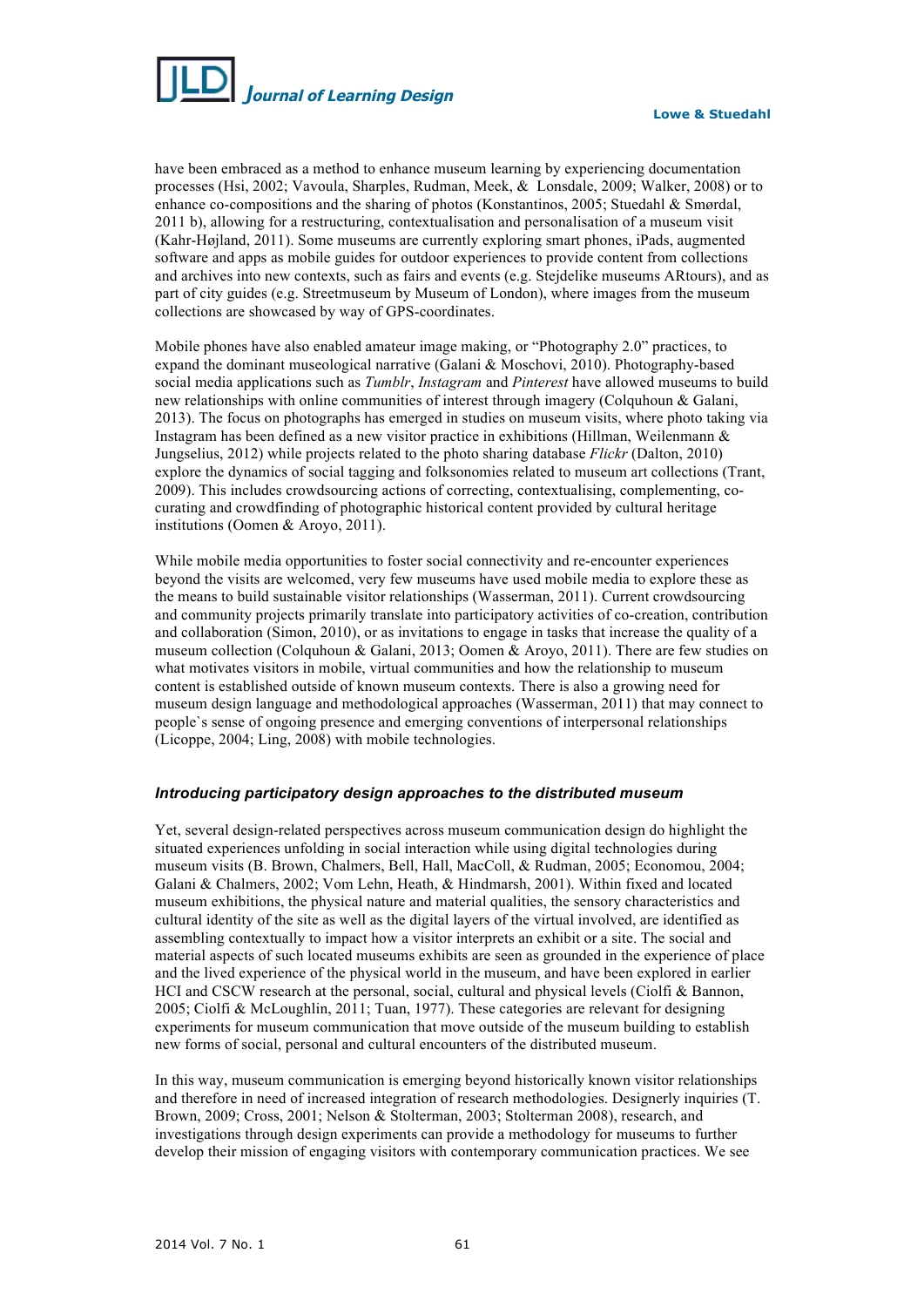

the potential for such connections to be further explored – and for the case presented here, in the everyday context of interrupting communication within the contemporary city via content from the past.

A broad range of design methods has been developed (Sanders & Stappers, 2008) to address the need to understand everyday cultural and social practices with digital technologies in researchbased design. Two approaches that have grown out of the participatory design (PD) and co-design experiments in Scandinavia, *Design Labs* and *Living Labs*, are relevant for building a participatory framework for design experiments related to mobile, fluid, open and scaled spaces of the distributed museum. The framework of a Design Lab is that of a controlled environment for executing prototype experiments (Binder & Brandt, 2008) and as a structuring tool for participatory enquiries in transparent and delimited processes that are scalable (Binder, 2007). Whereas Living Labs are a means to establish physical spaces or virtual realities where stakeholders may co-create, explore, experiment and evaluate design concepts and ideas in everyday situations (Følstad, 2008; Näkki & Antikainen, 2008; Westerlund & Leminen, 2011). These two traditional PD methods are now challenged by movement towards understanding innovation processes as dependent on collaboration over time and among many stakeholders (Björgvinsson, Ehn & Hillgren, 2010).

These two PD frameworks were combined in our design experiment as methods to understanding how distributed museum content can relate to existing mobile social media practices in the context of a city; allowing the PD approach to position the design experiment as a provider of democratic entry into museum innovation. Within this framework, the social photo sharing app Instagram was employed as a design probe (Gaver, Dunne & Pacenti, 1999; Mattelmäki, 2006) and thus as a mediated platform for PD (Reyes & Finken, 2012) to explore variables of cultural and social mobile practices, specifically photosharing. The design experiment described below critically explores the practices of the distributed museum by turning the question of participation around. Asking how historical content of the distributed museum may participate in ongoing communication practices of people within the contemporary city.

# *The Akerselva Digitalt project<sup>1</sup> : advancing the mobile guide*

The Norwegian Museum for Science, Technology and Medicine indexes the industrial heritage of Norway. Together with Oslo City Museum and Oslo City Archive, they embarked on a project with the objective of establishing a mobile guide for walks along the Akerselva river in Oslo: a place where the buildings and sites that lie along its path are central to the industrial history of Norway. While today the walkway along the river has the characteristics of being a place for recreation, stories of the central cultural, economic and societal transformations in Norwegian society over the past 150 years are also present. To date, this history has been communicated through city walks, online portals with documented industrial history, and in text books. Most recently, a mobile guide that will transmit content via audio location specific mp3-files accessible by smartphones at various locations along the river is being developed. As an extension of this guide, the participating museums invited the researchers to explore how visitors can be involved in participatory and social activities through the mobile guide – and how visitor contributions can be integrated in concert with museum-produced content.

In investigating what kinds of participatory activities groups of users and visitors along the Akerselva River may find meaningful, the research team developed an approach that consisted of both a social-media component and a physical installation within a co-design framework. It was decided that a small-scale experiment with an operable prototype, would allow for critical reflection upon which a deeper set of research questions could be developed to identify the strengths and weaknesses of a socially-driven mobile platform with the intention of leading to new museum interactions in the setting of the river.

<sup>&</sup>lt;sup>1</sup> http://www.uv.uio.no/iped/english/research/projects/contact/trango/Akerselva%20Digitalt/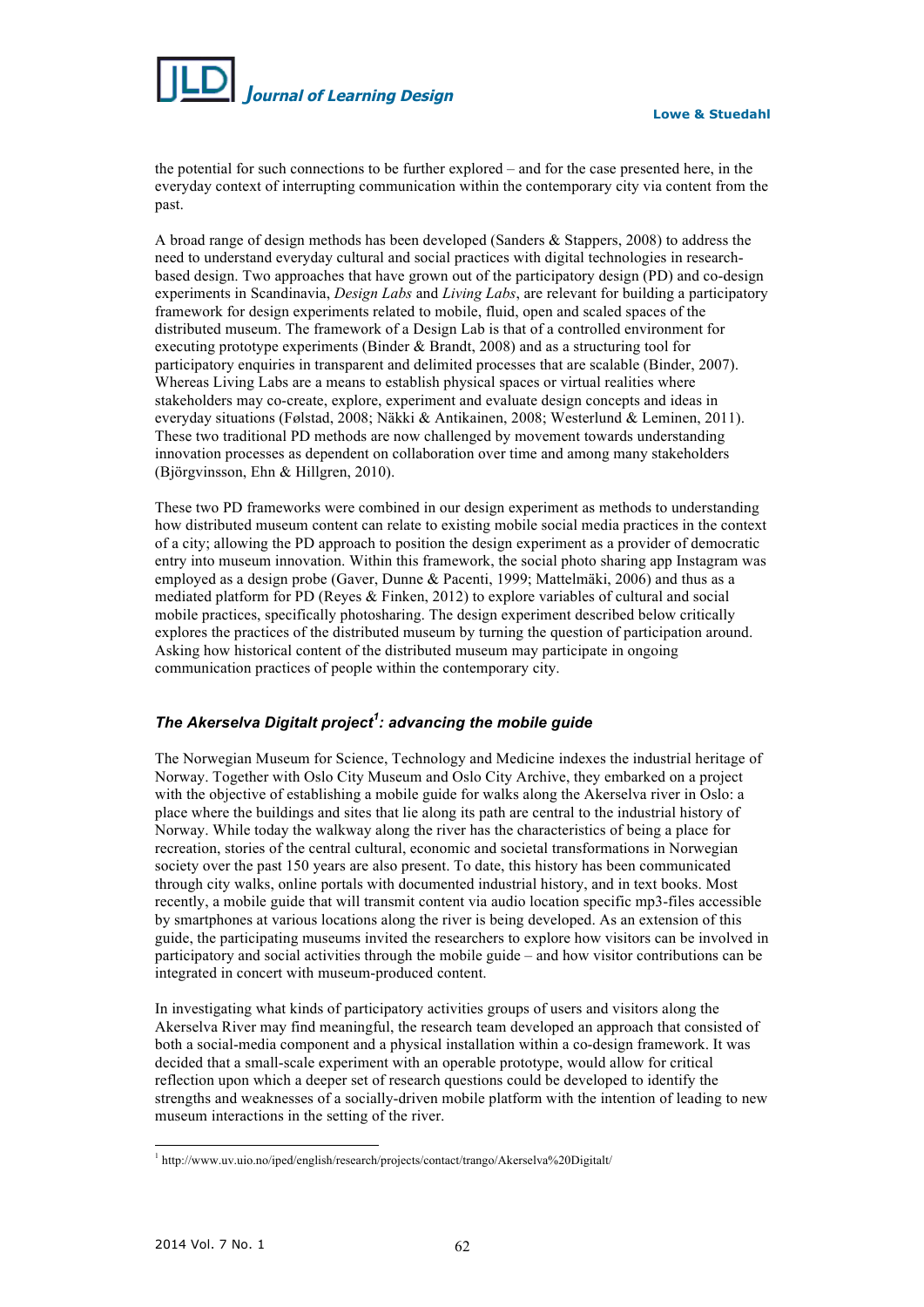

# *Digital Design Set-up: Instagram for social sharing of historical museum content*

Beginning investigation into the presence of Akerselva on social media revealed the Instagram photo stream, #akerselva, where citizens seemed to share natural as well as social and culinary experiences. Therefore, the first investigation centred on using Instagram as a distribution channel for historical images within this already established mediated relationship. Images for the experiment were curated from the open photo database *oslobilder.no* provided by the Oslo Museum, and the portal *industrimuseum.no* provided by the Norwegian Network for Industrial History. We established a new Instagram stream, @akerselvadigital, to allow people the ability to follow these curated archival photos.



*Figure 1*. @Akerselvadigitalt photo stream on Instagram

The decision to publish historical images was an investigation into processes in which the museum content could fit into ongoing cultural practices on Instagram. The photos were published with excerpts from the museum source data accompanied by a sentence providing historical context for the image. The photos were also published with the name of the photographer, the year, the owner of the archive and the digital source. One example, from the Seilduken factory from 1884, stated that 30-40% of the industrial production along the Akerselva was executed by children.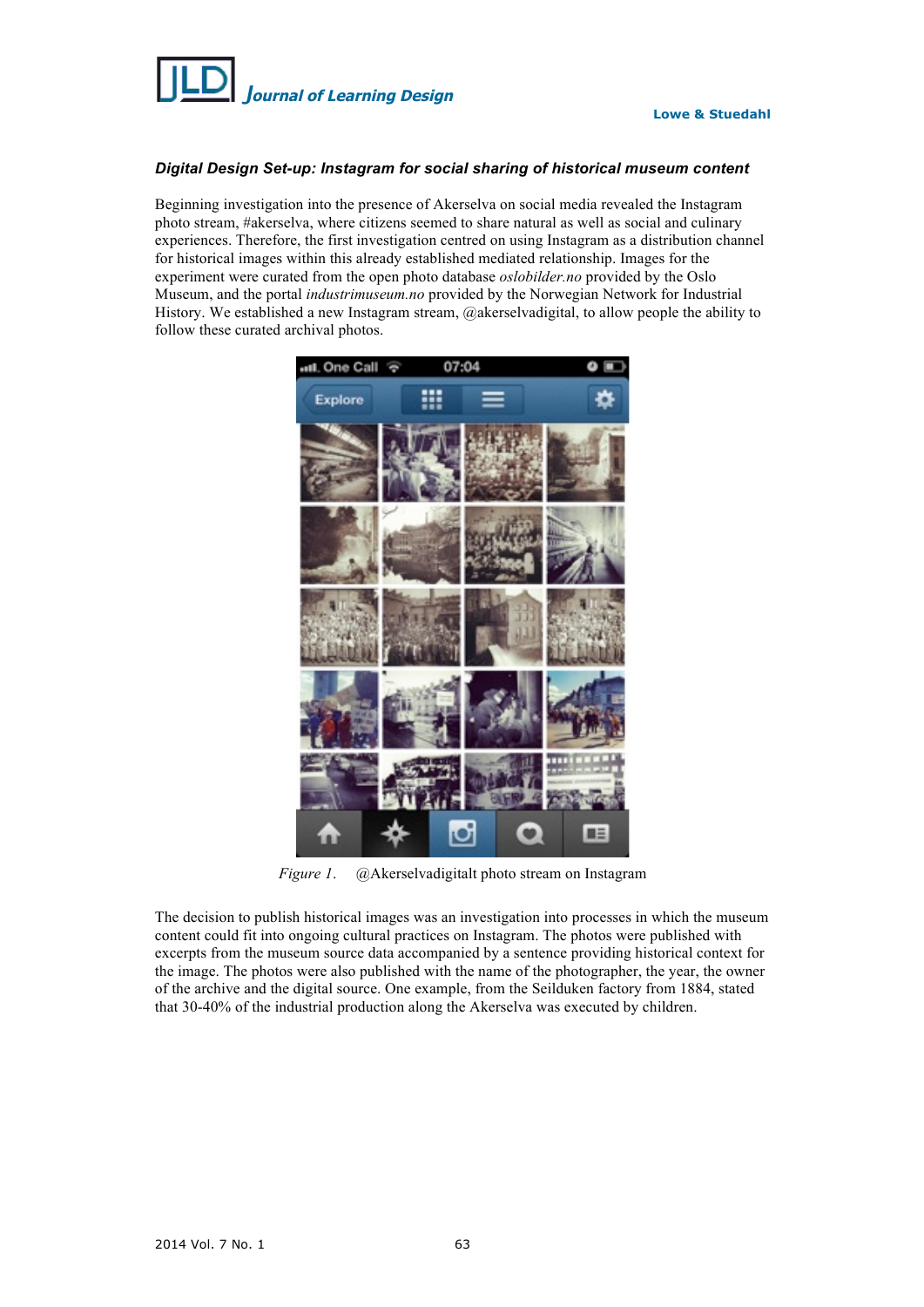#### **Lowe & Stuedahl**





*Figure 2*. Photos from the archives published through Instagram

All photos were tagged with the #akerselva hashtag, and with clusters of hashtags that drew attention to themes related to Akerselva history. The themes could be related to:

- a. place, such as #seilduken, one of the main factories; and,
- b. historical phenomena, such as #children work or #osloactivism, #politicalprisoners; and,
- c. current events, for example, #vulkanoslo (the burgeoning environment for creative industry in Oslo).

Hashtags became a semantic tool for both outreach and a potential prompt to trigger historical reflections. They allowed a mediating of the relationship between historical images and current ongoing cultural and social activities. Alonf with the images, the hashtags could provoke reflections directly onto historical issues.

#### *Physical installations along the river walk event*

To observe how the situated use of Instagram may play out in connecting the historical content to a physical context in the city, the research team arranged for installations across three sites along the river. The goal of the physical set-up was to explore how visitors experience the media-based dynamics of Instagram related to place. It was decided to carry out the installation during the yearly riverwalk, or *Elvelangs*, that occurs on evening of autumnal equinox. This event is a very stimulating evening that gathers up to 3000 people of differing ages participating in various cultural exhibits and performances along the river.

The three installation sites (see Figure 3) were defined according to the relevance of the content and the physical accessibility in relation to the number of people taking part in the walk. Being a physical area for pleasure and leisure time while at the same time having multiple histories of working class, women's history, immigration, gentrification e.g., each installation site addressed a theme derived from historical narratives related to that specific location. These included:

- women's work related to the canvas factory that today houses Norway's largest college of higher education in the field of the arts (#Seilduken);
- cultural activities and musical activities in the late 19th century, a former textile production facility that now serves as a locale for concerts, art studios and a hip-hop youth club (#Brenneriveien and #Blå);
- citizen activism located at Anker bridge, a site for events such as the Hunger March of 1932 focusing on unemployment and workers' social conditions (#osloaksjonisme).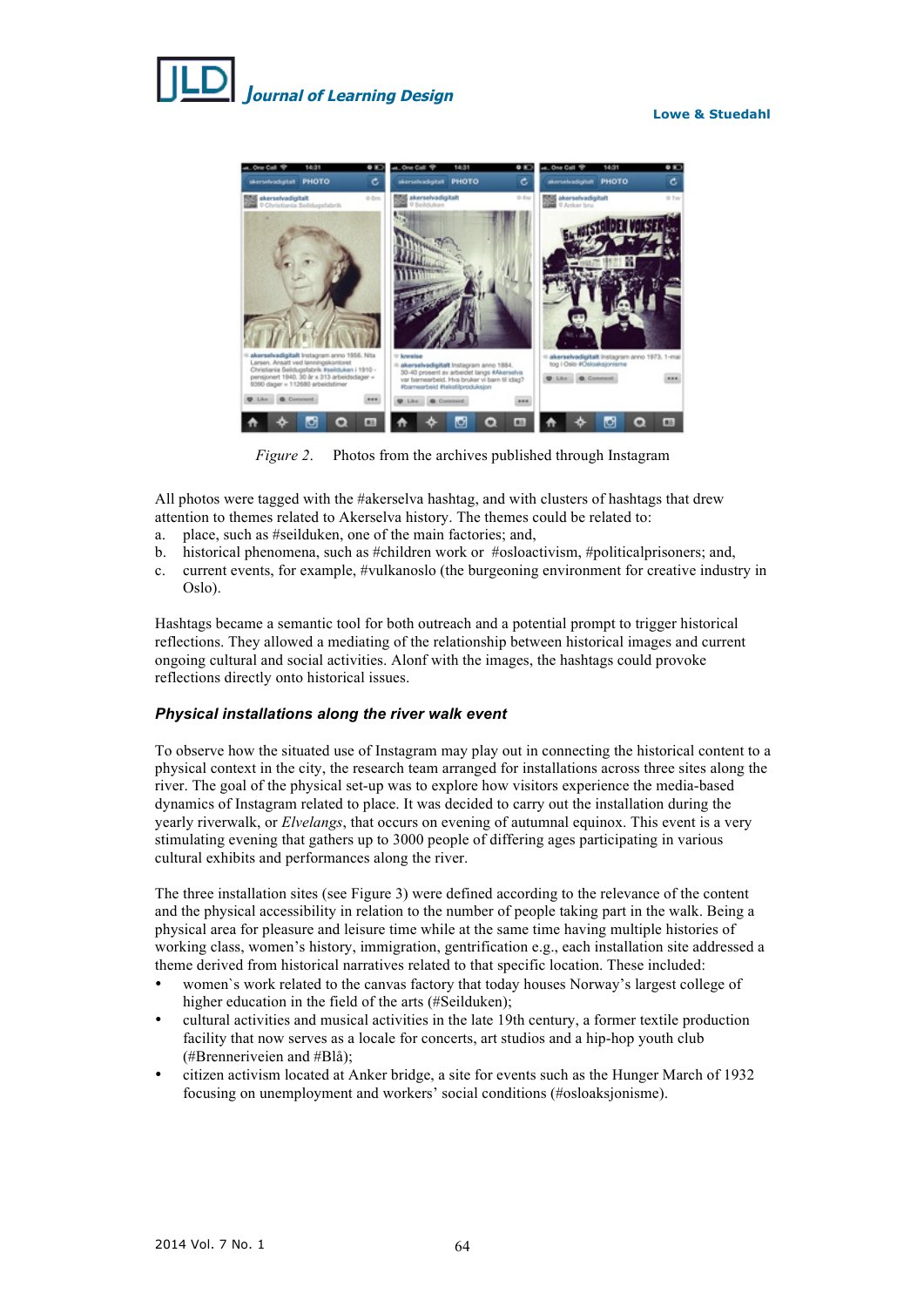

*Figure 3.* One of the three installation sites. iPads were available for viewing the photo stream in real-time (left), with cards containing text prompts to encourage interactions by way of the QR codes.

Printouts were made of the @akerselvadigital stream photos, scaled 200%, and marked with a QR code. These printouts were then laminated for durability and strung at the specific site relevant to each theme. The QR-codes on the laminated printouts linked users directly to the Instagram stream, making an onsite connection between the physical site where the event occurred and the digital space being curated on Instagram. Accompanying text and questions were intended as trigger points for reflection over contradictions between the past and now. In inviting river walkers to access by way of QR-codes, we hoped to provide an incentive to participate by adding their own photos or comments stimulated by the prompting texts.

It was important to also provide access to those who did not carry a smartphone with Instagram. For this, iPads were wired and strung across the three sites allowing for the same access to the stream of photos from  $@$ akerselvadigitalt. Therefore, in each of the three installation points, there were 10-12 laminated historical photos digitally-enhanced to replicate the Instagram image strung across the space, an iPad allowing for instant access to the @akerselvadigital stream on Instagram and a researcher who acted as a silent observer of the activity.

# *Akerselva experiment observations*

The installation was accessible during the entire three hours of the riverwalk event and remained up for some days after (minus the iPads), in the end gaining around 50-60 new followers to the @akerselvadigital stream on Instagram. We found that the sites chosen for each installation were important in regards to awareness, attention and dwelling time. People were intrigued by the blending of the historical photos with instant snapshots from contemporary situations at the riverwalk that appeared together in the Instagram feed. More comments and "likes" were given to the published photos that had an open description – while no-one answered the prompting questions or responded to the requests to contribute.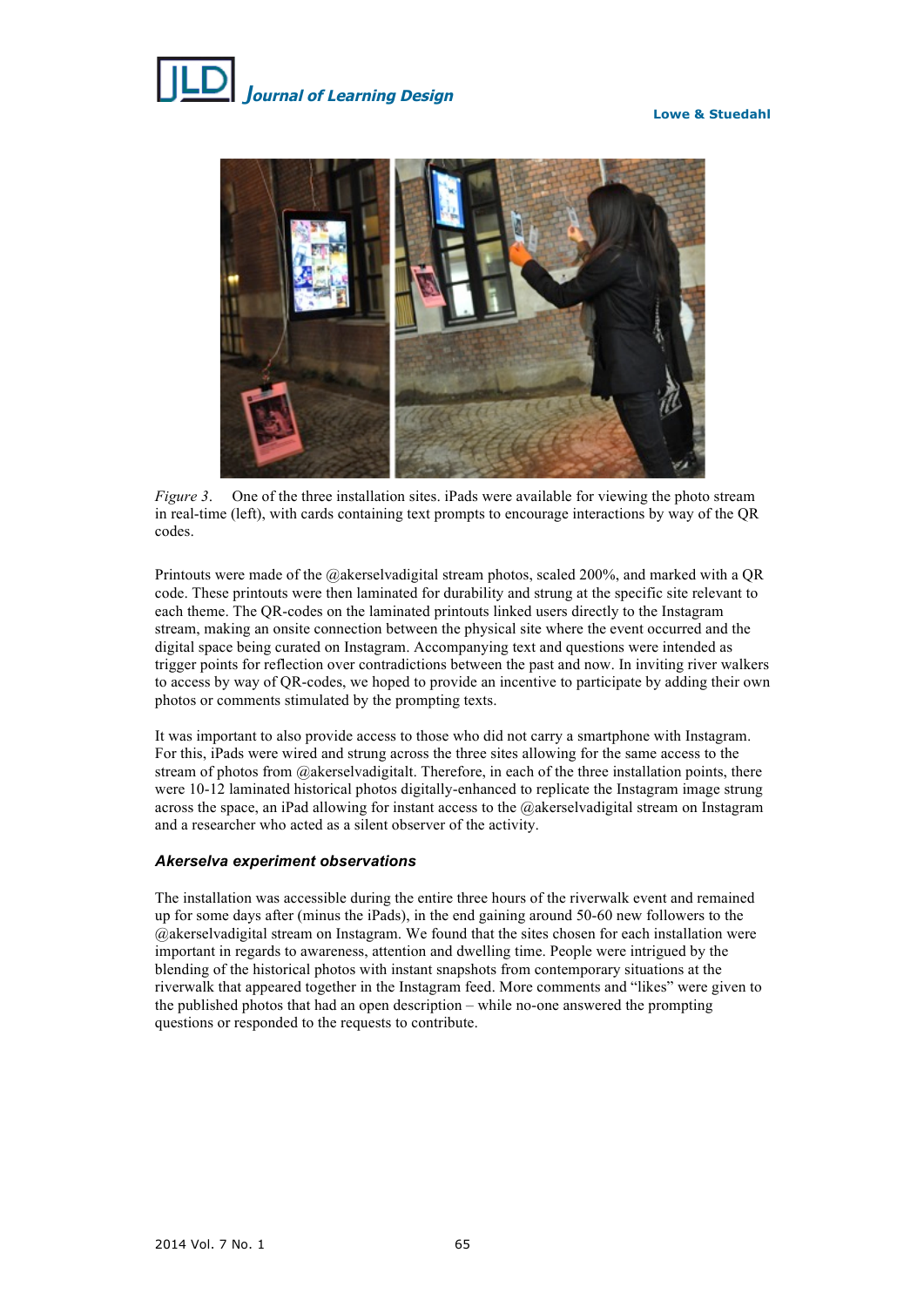**Lowe & Stuedahl**





*Figure 4.* The most popular installation site of the three locations

It became clear that defining the features for participation had to be explained differently for both the digital and physical spaces. The physical translation of the Instagram photos on to laminated cards seemed to require more descriptive text and a clearer prompting to act than the photos that were experienced within Instagram on the mobile phone. The physical text had to be designed with a clear idea of what kind of contribution people could make that was relevant for their situated context of the walk – and how the user-made Instagram contributions would fit within the museum framework. People participating in the walk constantly uploaded photos of installations and situations experienced and hashtagged with #akerselva, making it difficult to find ways to tune them into historical reflections in this context. The requests articulated in our Instagram entries did not work well in crossing contexts between online and physical representations. And it seemed that translating the Instagram photo and hashtag texts into a physical form required another level of prompting – a physical invitation which set out verbatim instructions on what the user was to do in the interaction.

# **Design Experiments as methods to explore challenges**

In assessing an outcome for participation along the river, the social-sharing app of Instagram was chosen over other relevant social-media options as it differs from web-based hybrid databases such as Flickr, that have been used in present museum, library and archive commons-based projects (Colquhoun & Galani, 2013). In employing Instagram, we opened a space for a participatory and experimental approach that examines equally the levels of personal, social, cultural and physical interactions with the Akerselva River. In this way, we used an interventionist ethnographic approach to establish a design lab in a living context of the city. The personal, social, cultural and physical levels of place-based experiences are relevant frameworks through which the process of not only questioning the context and intention is brought forward, but also addressing the user experience of physical interaction with museum content in the city. Our design experiment gives some indications on the role of content in locational experiences related to the continuum between physical place and online space that requires further exploration. Our finding was that sensemaking in social media-driven communication platforms within the context of the distributed museum are less about the devices themselves and more about the social and cultural activities that are performed with, around or through them as part of a mediated process. To this end, we have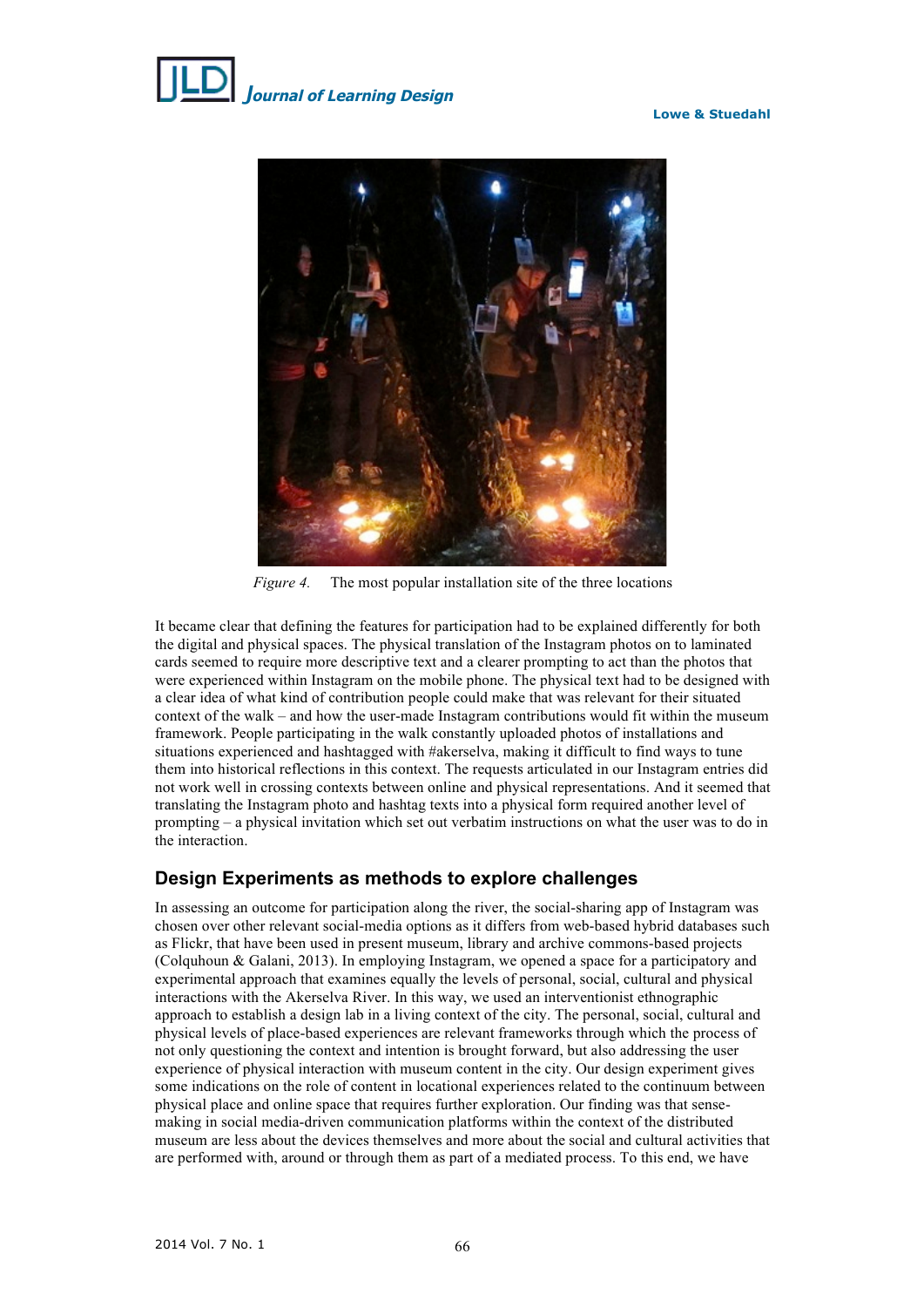

**Lowe & Stuedahl**

identified three key design challenges that have arisen as a result of the Akerselva design experiment. These challenges in turn suggest literacies needed in approaching the design of mobile communication practices within a distributed museum.

# *Participatory methods: exploring mobile social media participation in the city*

There is a fundamental change in how a sense of place is now experienced through technologically media-moderated communication (Malpas, 2012). Such activities are driven by cultural dynamics that can be described as unstable at best. There is no valid prediction method for determining what type of engagement will have lasting legacies. In advancing the concept of the Akerselva guide as a socially and culturally mediated, spatial and temporal based experience, the project will need to ask questions of intention and outcome of use, in order to determine the next appropriate iterative path to follow. Intervening by adding museum content in existing Instagram-streams, we enlisted design probes as a means of breaching experiments for exploring ongoing cultural practices. These are inspired by the methods introduced by Garfinkel and Goffman<sup>2</sup> where breaks into small, everyday rules are used to understand the psychology of social systems. By using a breaching approach to PD, the design team were the participatory actors and the existing cultural practices in Instagram, the established design space. By turning around the question of who participates in what in the design experiment, we had to realise that the design space is given – and we as designers had to think about ways we can participate in the ongoing activities of imagery creation and documentation activities on Instagram and within the city. The breaching design action had to follow the rules of publishing, liking and following – and could therefore only exist in this experiment as interventions that break with ongoing cultural practices through the introduction of thought provoking text and images that pointed to the historical contradiction of the place.

# *Museum content across contexts: Tensions between folksonomies and museum classification*

In Instagram, we encountered a challenge in translating and connecting the museum's institutional metadata with the existing folksonomies that were connected to place in Instagram. Mixing social tagging and folksonomies with the structured metadata of an institutional classification system has become a major discussion as institutional cultural memory content then mixes with the social processes of online museum communities (Dalton, 2010; Trant, 2009). Studies of museum crowdsourcing photography projects involving amateur photos show that these forms of integration may transform the authentic photos into curatorial frameworks, stripping the amateur imagery of its unique spontaneity and subjective context (Galani & Moschovi, 2010).

In this experiment, the mixing of curatorial content into everyday amateur content arose as a potential challenge when hashtagging was used as a means to build relationships between the mobile space, the museum content, and a user's situated placemaking practice. Thereby making us aware of the semantic power of the hastags and the need for a design awareness that was deeply informed by an ethnographic study of the patterns of use within the assignment of hashtags, and what those patterns reveal as far as perception and understanding of the subject. Such awareness may make way for the cultivation of a classification system that could bridge the gap of institutional metadata and the folksonomies associated with social media consumption.

 <sup>2</sup> This refers to Harold Garfinkel's defining of *ethnomethodology* and Erving Goffman's work in *dramaturgical sociology.*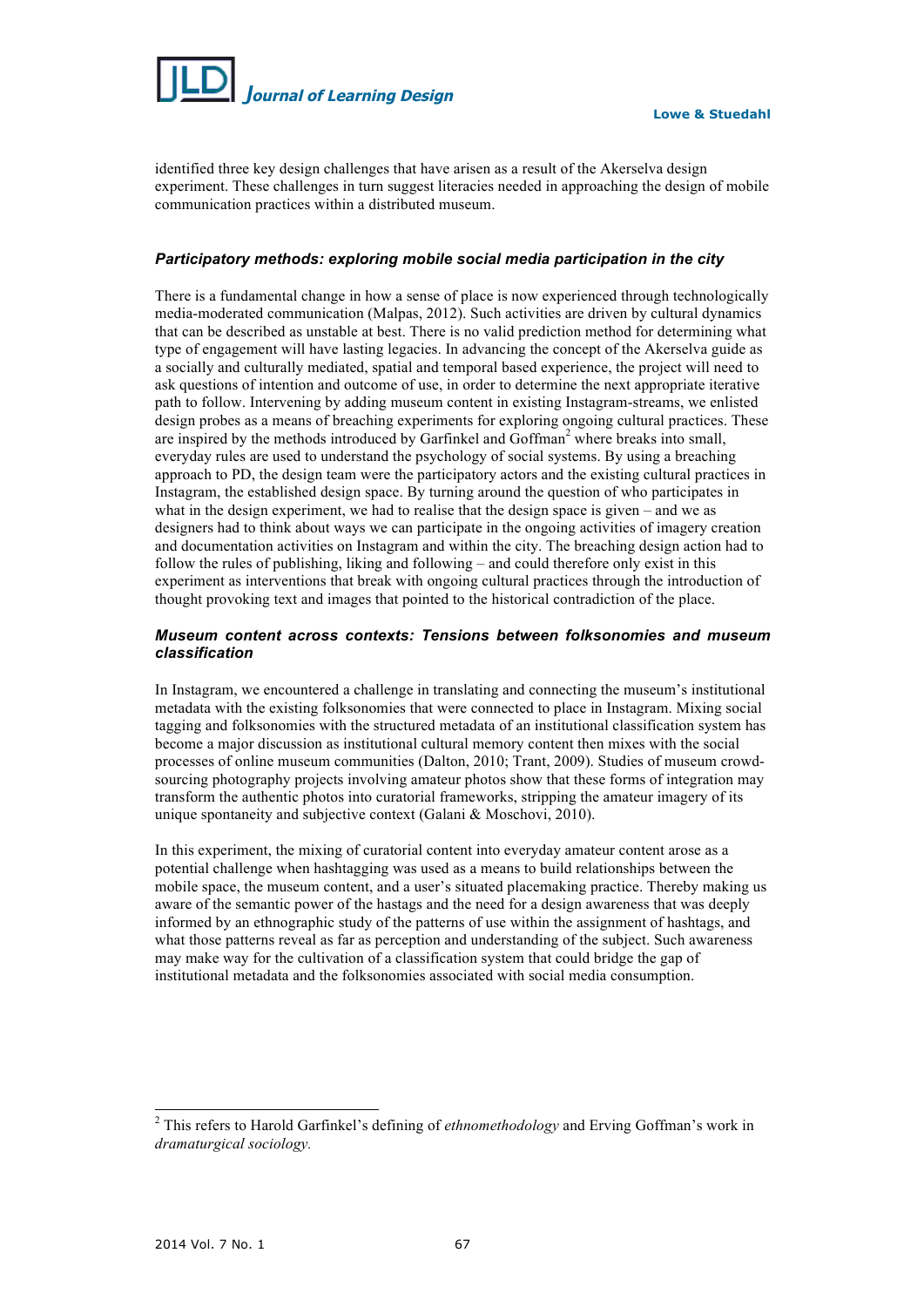# *J***ournal of Learning Design**

### **Lowe & Stuedahl**



*Figure 5.* Website from which historical data must be translated to parse into social media affordances

# *Sustainable outcomes and lasting legacies*

Museums have been keenly aware of sustainability for decades; knowing that a science exhibit that once served for novel and curious engagement for the visitor can slowly, or even quickly, fade into the backdrop. Sustainability practices remind us that we cannot implement an outcome without considering its technological shelf life. Within the sphere of the distributed museum, the concerns of such sustainability become multifaceted. This is a continued evolution that includes sustaining interest in maintaining the relationships once the excitement of an initial launch is executed and the technology moves forward. Choices of application interaction, such as the ones made in our project with Instagram, will continually need to be readdressed and re-evaluated by design in order to make decisions that will lead to prudent use of the technology in the quest to provide value and knowledge as a viable outcome (Prensky, 2009). The livelihood of hardware can be measured by sales whereas the livelihood of social media is quite often measured in "likes" and "clicks."

The Akerselva experiment was born from an investigation into methods of creating sustainable relationships with museum visitors using social media. However, in a world where social media is being used to capture historical events in real-time, what becomes of content generated via participation needs to be a vital part of the sustainability conversation. It opens up larger questions of how collective memory building will be housed, archived and studied in the future context of a museum collection. Ability to conduct analysis and critique of the underlying cultural infrastructures of technological engagement, the meaningful experiences and deeper understandings of potential participation fatigue, use, content, and place are inevitable to understanding how to best design for mobile and social interactions in future.

# **Conclusion**

Emergent designers, defined as entering the field from the recent completion of undergraduate or graduate coursework, are well-versed in digital literacy and easily at home in the roles of both active media contributor and passive media spectator. However, the design literacies needed to work in a more meaningful manner within this arena are constantly evolving. It is not enough to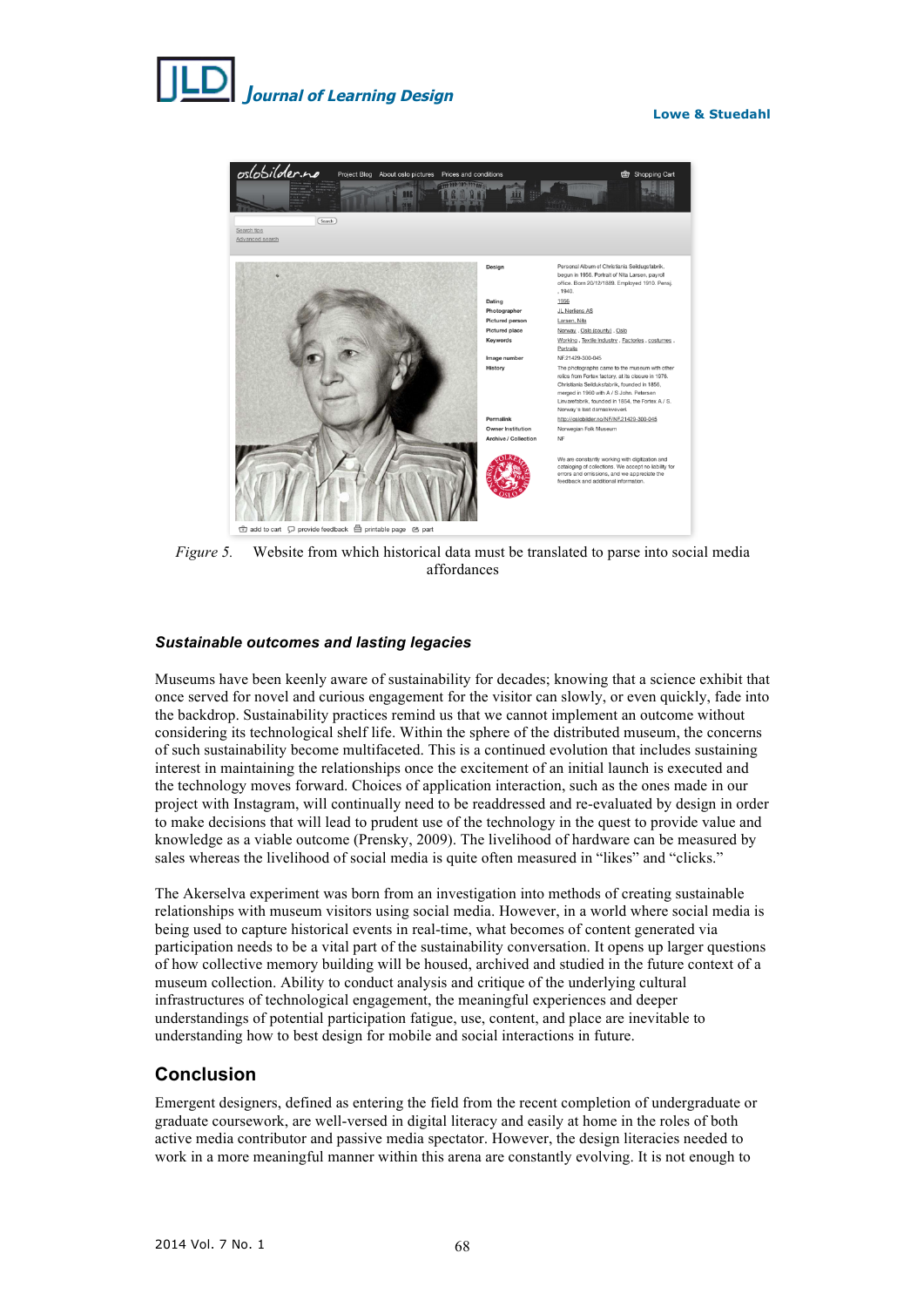

assume competency from one's own everyday practice of engagement with social media. It is the role of design education to help design students develop a multidisciplinary understanding of how cultural shifts shape technical use. The *Akerselva Digitalt* design experiment foregrounds three such competencies including: the understanding of participatory design as an interventionist action; the use of ethnographic research to result in stronger application of media affordances within a distributed space, and the long lenses of technical and content sustainability. Each competency presents new challenges for design education in preparing for future engagement of content within increasingly complex and unstable mobile and social information cultures.

By framing an investigation within the context of a design experiment, there is an opportunity for more reflective analysis as a result of a hands-on and real-time exploration of the content. Physical small-scale experimental installations can not only identify immediate physical and socio-cultural parameters, but also make apparent larger questions and investigations towards advancing the concept of mobile communication. The development of new and relevant research methods, ones that extend beyond the novelty of interaction between content and technology into deeper explorations of cultural patterns, hold potential for influencing the future of communication practices within distributed museum spaces.

# **References**

- Aoki, P., M., Grinter, R.E., Hurst, A., Szymanski, M., Thornton, J. & Woodruff, A. (2001, April). *Sotto voce: Exploring the interplay of conversation and mobile audio spaces.* Paper presented at CHI 2001, Minneapolis. Retrieved from http://citeseerx.ist.psu.edu/viewdoc/download?doi=10.1.1.16.8673&rep =rep1&type=pdf
- Bautista, S. & Balsamo, A. (2011, April). *Understanding the distributed museum: Mapping the spaces of museology in contemporary culture*. Paper presented at Museum on the Web 2011, Conference, Philadelphia, PA. Retrieved from http://www.museumsandtheweb.com/mw2011/papers/understanding\_the\_distributed\_museu m\_mapping\_t
- Binder, T. (2007, May). *Why design labs?* Paper presented at Second Nordic Design Research Conference, Konstfack, Stockholm, May, 2007. Retrieved from http://www.dkds.dk/%7B1B42C0E8-DAC8-43FA-BEF3-ABD004F7488B%7D
- Binder, T., & Brandt, E. (2008). The design lab as platform in participatory design research.. *CoDesign: International Journal of CoCreation in Design and the Arts*, *4*(2), 115-129. doi:10.1080/15710880802117113
- Björgvinsson, E., Ehn, P., & Hillgren, P. (2010). *Participatory design and democratizing innovation*. Paper presented at Participatory Design Conference 10, Sydney, Australia, 41-50. doi: 10.1145/1900441.1900448
- Black, G. (2010). Embedding civil engagement in museums. *Museum Management and Curatorship*, *25*(2), 129–146. Retrieved from http://www.tandfonline.com/doi/abs/10.1080/09647771003737257?journalCode=rmmc20#.U pe80JHDNg0
- Brown, B., Chalmers, M., Bell, M., Hall, M., MacColl, I., & Rudman, P. (2005, September). *Sharing the square: collaborative leisure in the city streets*. Paper presented at ECSCW 2005, Paris, France. Retrieved from http://link.springer.com/chapter/10.1007%2F1-4020-4023-7\_22
- Brown, T. (2009). *Change by design: How design thinking transforms organizations and inspires innovation*. New York: HarperBusiness.
- Burdick, A., & Willis, H. (2011). Digital learning, digital scholarship and design thinking. *Design*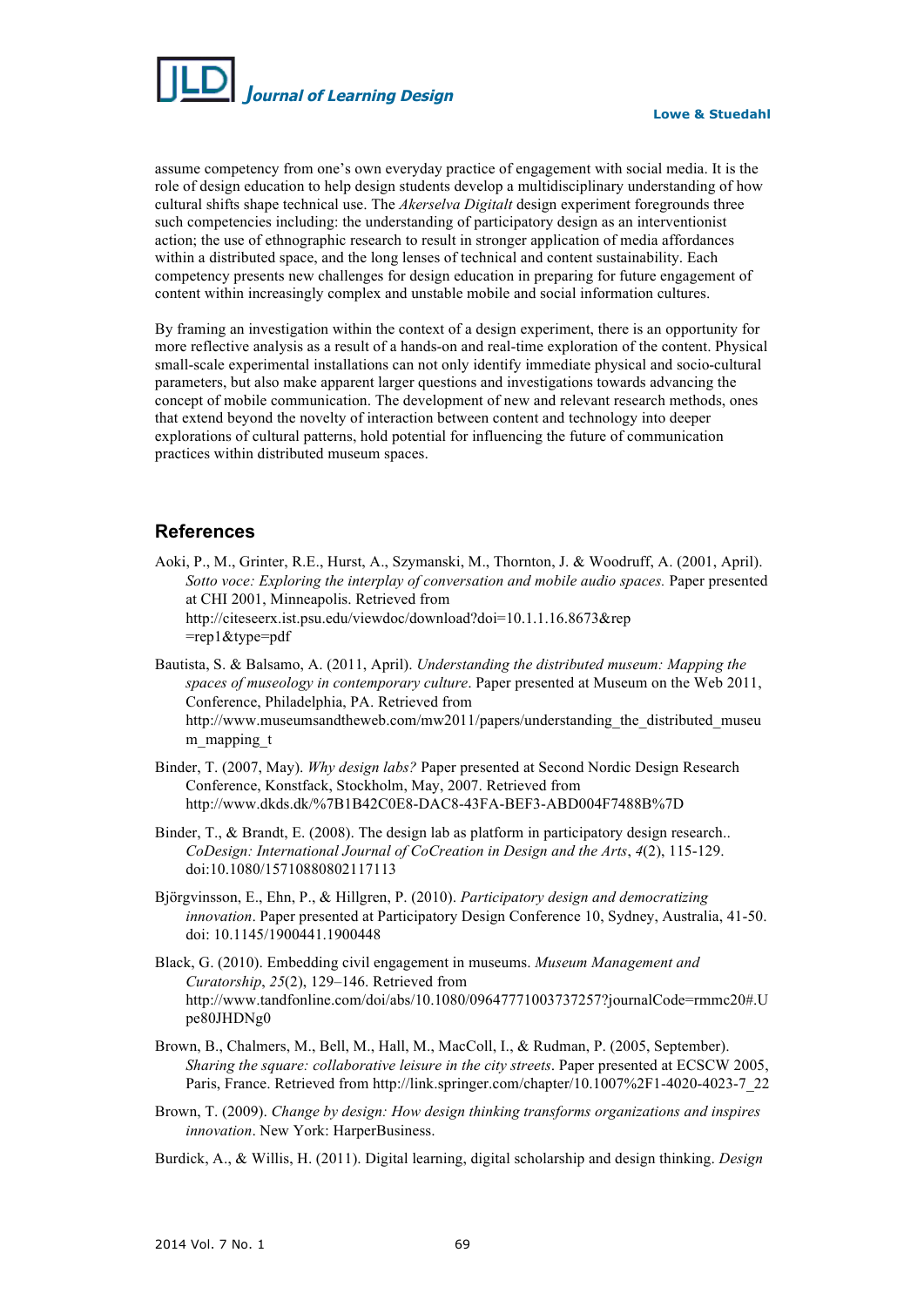

*Studies*, *32*(6). Retrieved from

http://140.126.37.123/c/document\_library/get\_file?p\_l\_id=628185&folderId=628380&name =DLFE-11002.pdf

- Ciolfi, L., & Bannon, L. (2005). Space, place and the design of technologically enhanced physical environments. In P. Turner & E. Davenport (Eds.), *Space, Spatiality and Technology* (pp. 217–232). London: Springer.
- Ciolfi, L., & McLoughlin, M. (2011). Challenges for the technological augmentation of open-air museums: Bridging buildings, artefacts and activities. *Nordisk Museologi 2011, 1,* 15-36. Retrieved from http://www.nordiskmuseologi.org/Indholdsfortegn/Indhold111.html
- Collina, L. (2011 November). *NewpPostgraduate educational models between globalization and local culture*. Paper presented at Symposium Proceedings Design Education 1st International Symposium. CUMULUS // DRS SIG on Design Pedagogy, France, Paris. CUMULUS // DRS for Design Education Researchers. Retrieved from http://www.cumulusassociation.org/component/content/926-cumulusdrs-symposiumresearching-design-education-proceedings-available-online/162
- Colquhoun, B., & Galani, A. (forthcoming 2013). Flickr the Commons: Historic photographic collections through the eyes of an online community of interest. In A. Moschovi, C. McKay & A.B. Plouviez (Eds.), *The Versatile Image: Photography, Digital Technologies and the Internet*. Leuven, Belgium: Leuven University Press.
- Cross, N. (2001). Designerly ways of knowing: Design discipline versus design science. *Design Issues*, *17*(3), 49-55. Retrieved from http://www.mitpressjournals.org/doi/abs/10.1162/074793601750357196
- Dalton, J. B. (April 2010). *Can structured metadata play nice with tagging systems? Parsing new meanings from classification-based descriptions on Flickr Commons*. Paper presented at Museums and the Web 2010, Toronto. Retrieved from http://www.museumsandtheweb.com/biblio/can\_structured\_metadata\_play\_nice\_tagging\_sys tems\_par.html
- Danzico, L. (2011). Where the borders are. In A. Bennett & O. Vulpinari (Eds.), *Icograda Design Education Manifesto 2011*. Traviso, Italy: ICOGRADA. Retrieved from http://www.icograda.org/education/manifesto.htm
- Davis, M. (2008). Toto, I've got a feeling we're not in Kansas anymore. *Interactions, 15*(5), 28- 34. doi: 10.1145/1390085.1390091. Retrieved from http://dl.acm.org/citation.cfm?id=1390091
- Davis, P. (1999). *Ecomuseums: A sense of place*. London: Leicester University Press/Continuum.
- Economou, M. (2004). Evaluation strategies in the cultural sector: The case of the Kelvin Grove Museum and Art Gallery in Glasgow. *Museum and Society*, *2*(1), 30-46. Retrieved from http://citeseerx.ist.psu.edu/viewdoc/download?doi=10.1.1.108.4155&rep=rep1&type=pdf
- Filippini -Fantoni, S., & Bowen, J. (2008). Mobile multimedia: Reflections from ten years of practice. In L. Tallon & K. Walker (Eds.), *Digital Technologies and the Museum Experience: Handheld Guides and Other Media* (pp. 79–96). Lanham, MD: AltaMira Press.
- Følstad, A. (2008). Towards a living lab for the development of online community services. *The Electronic Journal for Virtual Organizations and Networks* (Special Issue on Living Labs), *10,* , 47–58. Retrieved from

http://www.ictusagelab.fr/FranceLivingLabs/sites/default/files/documents/files/ejov10\_spill4 \_folstad\_towards%20a%20living%20lab%20for%20the%20development\_2.pdf

Galani, A., & Chalmers, M. (2002 April). *Can you see me? Exploring co-visiting between physical and virtual visitors*. Paper presented at ICHIM 2002, Boston, MA. Retrieved from http://www.museumsandtheweb.com/biblio/can\_you\_see\_me\_exploring\_co\_visiting\_betwee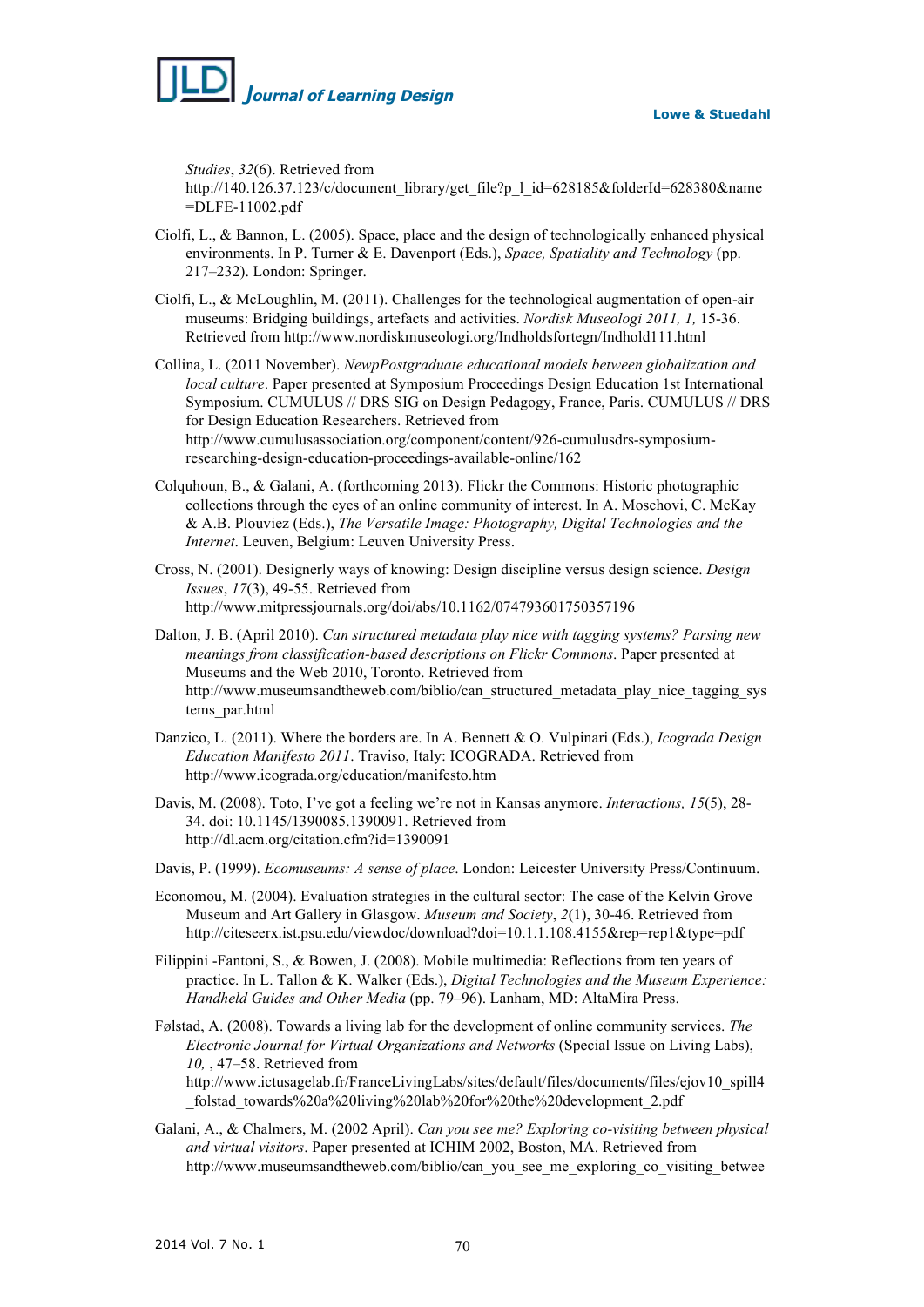

n\_physical.html

- Galani A., & Moschovi A. (2010). *Trans/forming museum narratives: The accommodation of "photography 2.0" in contemporary exhibitions.* Paper presented at Transforming Culture in the Digital Age, Tartu, Estonia. Retrieved from http://dspace.utlib.ee/dspace/bitstream/handle/10062/14768/transform\_book.pdf;jsessionid=5 14A58480354115F9302C959B7E9E603?sequence=1
- Gaver, W.W., Dunne, A., & Pacenti, E. (1999). Cultural probes. *Interaction Magazine*, *6*(1), 21- 29. Retrieved from http://dl.acm.org/citation.cfm?id=291235
- Giovannella, C. (2010). Beyond the media literacy: Complex scenarios and new literacies for the future education - the centrality of design. *International Journal of Digital Literacy and Digital Competence*, *1*(3), 18-28. doi:10.4018/jdldc.2010070102
- Hillman,T,, Weilenmann, A., & Jungselius, B. (2012 May). *Creating live experiences with real and stuffed animals: The use of mobile technologies in museums*. Paper presented at the Transformative Museum Conference. Roskilde, Denmark. Retrieved from http://www.dreamconference.dk/wpcontent/uploads/2012/06/TheTransformativeMuseumProceedingsScreen.pdf
- Hsi, S. (2002, August). *The electronic guidebook: A study of user experiences using mobile web content in a museum setting*. Paper presented at IEEE International Workshop on Wireless and Mobile Technologies in Education. Växjö, Sweden. Retrieved from http://dl.acm.org/citation.cfm?id=674247
- Hsi, S. (2008). Designing for mobile visitor engagement. In L.Tallon & K. Walker (Eds), *Digital Technologies and the Museum Experience: Handheld Guides and Other Media* (pp. 125-146). Lanham, MD: AltaMira Press.
- Johnson, L., Smith, R., Willis, H., Levine, A., & Haywood, K. (2011). *The 2011 Horizon Report*. Austin, TX: The New Media Consortium.
- Kahr-Højland, A. (2011). Hands on, mobiles on: The use of digital narrative as a scaffolding remedy in a classical science centre. *MedieKultur. Journal of media and communication research*, *27*(50), 66-83. Retrieved from http://ojs.statsbiblioteket.dk/index.php/mediekultur/article/view/3348
- Knell, S. (2003). The shape of things to come: museums in the technological landscape. *Museum and Society*, *1*(3), 132-146. Retrieved from http://www2.le.ac.uk/departments/museumstudies/museumsociety/documents/volumes/mskne ll.pdf
- Konstantinos, A. (2005, September). *Imag(in)ing the everyday: Using camera phones to access the everyday meanings of archaeological monuments*. Paper presented at Digital Culture & Heritage ICHIM 05. Paris, France. Retrieved from http://www.archimuse.com/publishing/ichim\_05.html
- Licoppe, C. (2004). Connected presence: The emergence of a new repertoire for managing social relationships in a changing communication technoscape. *Environment and Planning*: *Society and Space, 22*(1), 135 – 156. Retrieved from http://www.envplan.com/contents.cgi?journal=D&volume=22
- Ling, R. (2008). *New Tech, new ties: How mobile communication is reshaping social cohesion*. Cambridge, MA: MIT Press.
- Macdonald, S. (2007). Interconnecting: Museum visiting and exhibition design, *CoDesign: International Journal of CoCreation in Design and the Arts*, *3*(1), 149-162. Retrieved from http://www.tandfonline.com/doi/abs/10.1080/15710880701311502#preview
- Malpas, J. (2012). The place of mobility: technology, connectivity, and individuality. In R. Wilken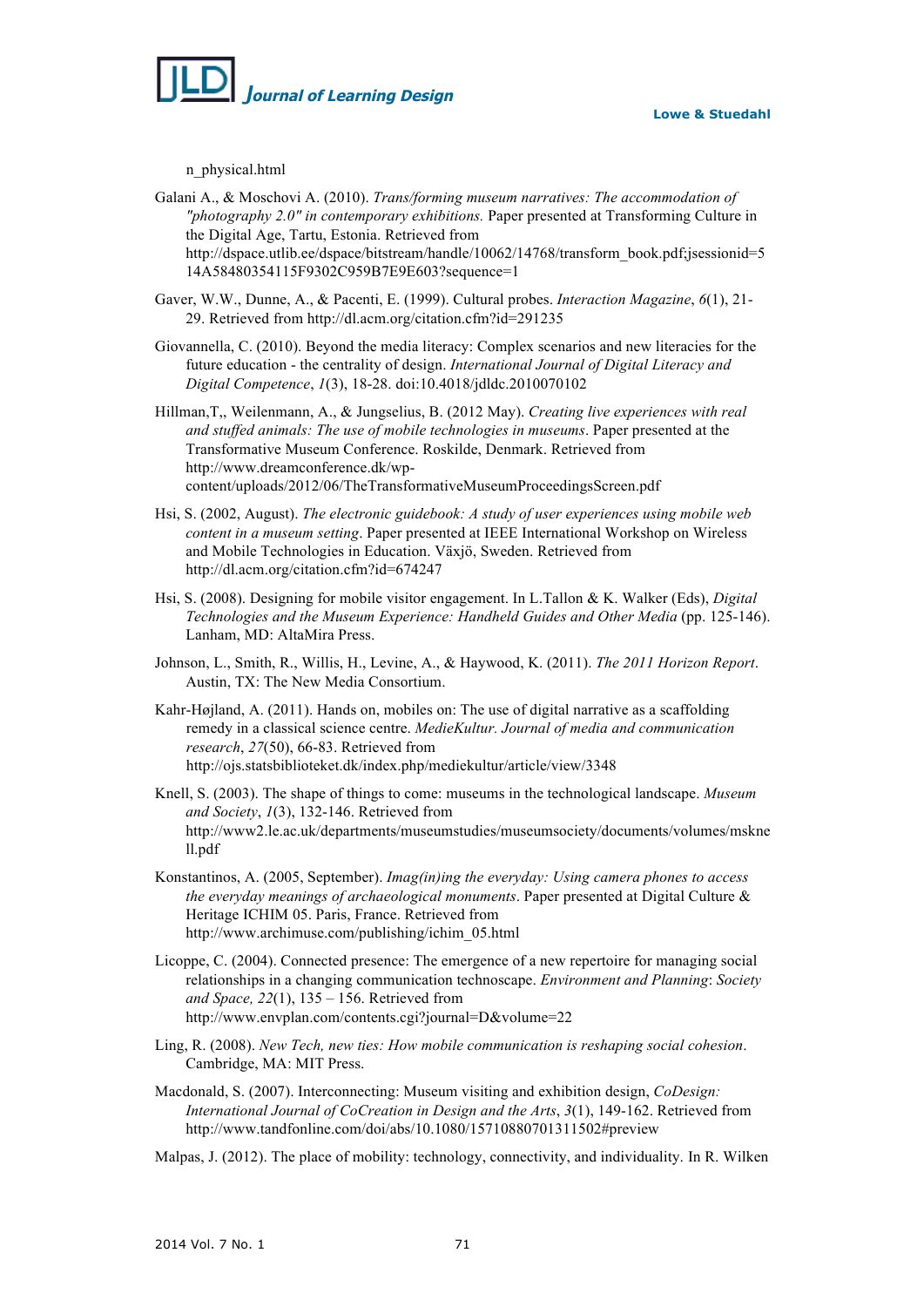

& G. Goggin (Eds.), *Mobile Technology and Place* (pp. 26-38). London: Routledge.

- Mattelmäki, T. (2008). Probing for co-exploring. *CoDesign: International Journal of CoCreation in Design and the Arts,* 4(1), 65-78. Retrieved from http://www.tandfonline.com/doi/full/10.1080/15710880701875027#.UpkY7ZHDNg0
- Näkki, P., & Antikainen, M. (2008). *Online tools for co-design: User involvement through the innovation process*. Paper presented at New Approaches to Requirements Elicitation & How Can HCI Improve Social Media Development NordiCHI'08 workshops. Lund, Sweden. Retrieved from

https://aaltodoc.aalto.fi/bitstream/handle/123456789/10255/publication1.pdf?sequence=3

- Nelson, H., & Stolterman, E. (2003). *The design way: intentional change in an unpredictable world*. Englewood Cliffs, NJ: Educational Technology Publications.
- Oomen, J., & Arroyo, L. (2011, June). *Crowdsourcing in the cultural heritage domain: opportunities and challenges*. Paper presented at 5th International Conference on Communities & Technologies. Brisbane, Australia. Retrieved from http://www.cs.vu.nl/~marieke/OomenAroyoCT2011.pdf
- Parry, R. (2007). *Recoding the museum: Digital heritage and the technologies of change*. London: Routledge.
- Prensky, M. (2009). H. sapiens digital: From digital immigrants and digital natives to digital wisdom. *Innovate Journal of Online Communications*, *5*(3). Retrieved from http://www.innovateonline.info/pdf/vol5\_issue3/H. Sapiens\_Digital\_From\_Digital\_Immigr ants and Digital Natives to Digital Wisdom.pdf
- Reyes, L., & Finken, S. (2012, August). *Social media as a platform for participatory design*. Paper presented at ACM PDC 2012 Embracing New Territories of Participation. Roskilde, Denmark. Retrieved from http://dl.acm.org/citation.cfm?id=2348173
- Russo, A., Watkins, J., Kelly, L. & Chan, S. (2008). Participatory communication with social media. *Curator*, *51*, 21-31. Retrieved from http://pdfs.altamirapress.com/Cu/rat/CuratorV51N1sample\_article.pdf
- Sanders, E., & Stappers, J. (2008). Co-creation and the new landscapes of design. *CoDesign: International Journal of CoCreation in Design and the Arts, 4*(1), 5 -18. Retrieved from http://www.tandfonline.com/doi/full/10.1080/15710880701875068#.UpkeepHDNg0
- Simon, N. (2010). *The participatory museum*. Santa Cruz, CA: Museum 2.0.
- Stolterman, E. (2008). The nature of design practice and implications for interaction design research. *International Journal of Design, 2*(1), 55-65. Retrieved from http://www.ijdesign.org/ojs/index.php/IJDesign/article/view/240/148
- Stuedahl, D. (2011). Social media and community involvements in museums. A case study of a local history wiki community. *Nordisk Museologi, 1*, 3-14. Retrieved from http://www.nordiskmuseologi.org/Indholdsfortegn/Indhold111.html
- Stuedahl, D., & Smørdal, O. (2011a). Young visitors' "messing around" in museums. Exploring social media to engage teens in participation. *BARN; Digitale medier i barn og unges hverdag*, *3*(4), 169-191.
- Stuedahl, D., & Smørdal, O. (2011b). Designing for young visitors' co-composition of doubts in cultural historical exhibitions. *Computers and Composition Special Issue from Oslo, Norway, 28*(3), 215-223. Retrieved from http://www.sciencedirect.com/science/journal/87554615/28/3

Thackara, J. (2005). *In the bubble: Designing in a complex world*. Cambridge, MA: MIT Press.

Trant, J. (2009). Tagging, folksonomy and art museums: Early experiments and ongoing research. *Journal of Digital Information*, *10*(1). Retrieved from